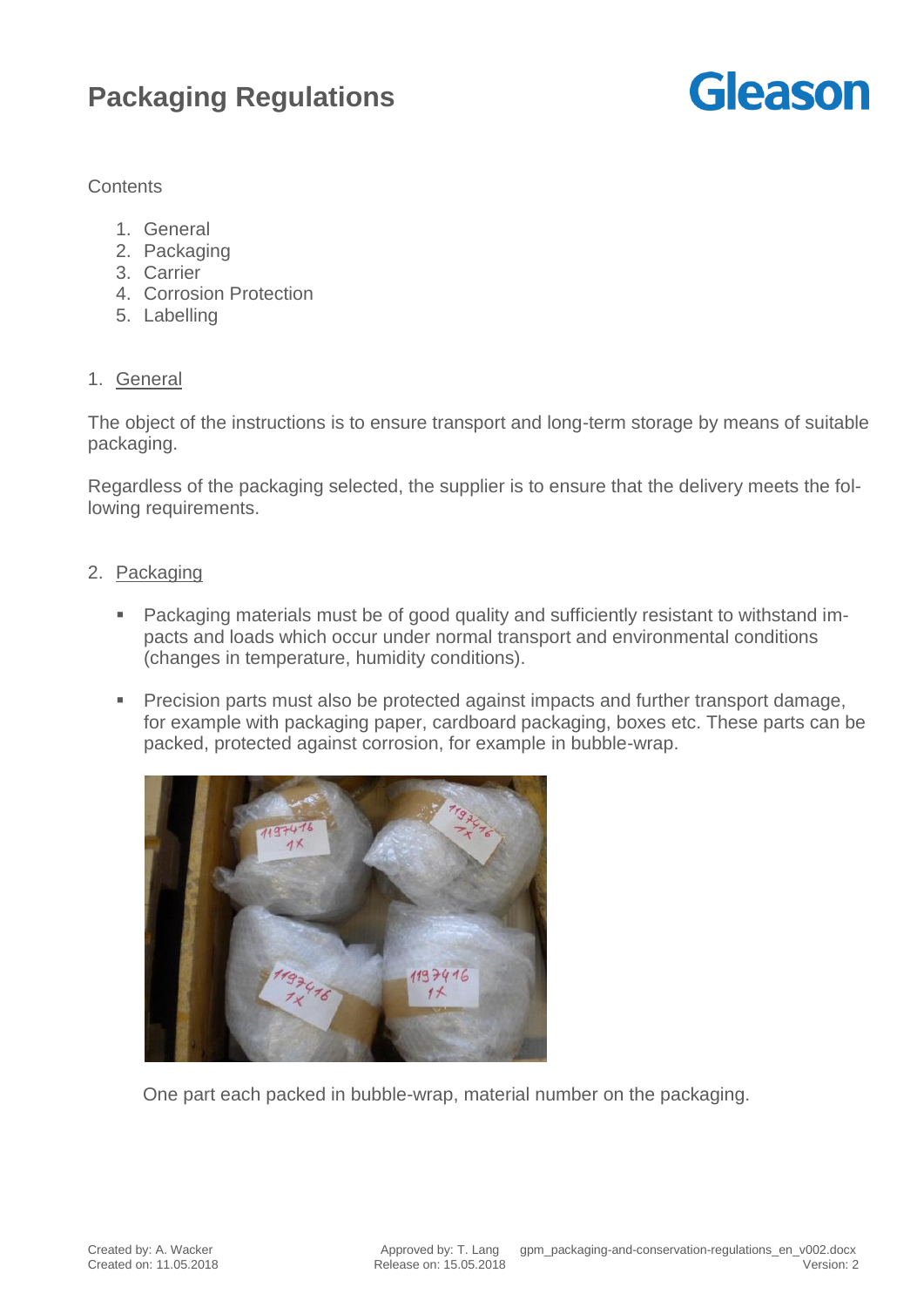# Gleason

- When packaging and delivering, it is to be ensured that:
	- 1. the parts are individually packed and marked with the material number;
	- 2. the material numbers can be found on the packaging or loose in the packaging. Direct fixing to the part, for example with wire, is neither necessary nor desirable.

#### **Incorrect:**



Left-hand image: four pieces in one package

Right-hand image: material number attached to the product with wire, two pieces in one bag.

#### **Correct:**





One piece in the package, material number on the bag.

- Bulk material may be supplied in greater numbers in the bags, but only one type per bag. The material number is also visible here on the bag or loose in the bag.
- The packaging material must not influence the cleanliness and quality of the parts.
- **Surface-treated parts are to be packaged to protect against scratches.**
- Safe and easy handling must be ensured when removing the parts from the packaging.